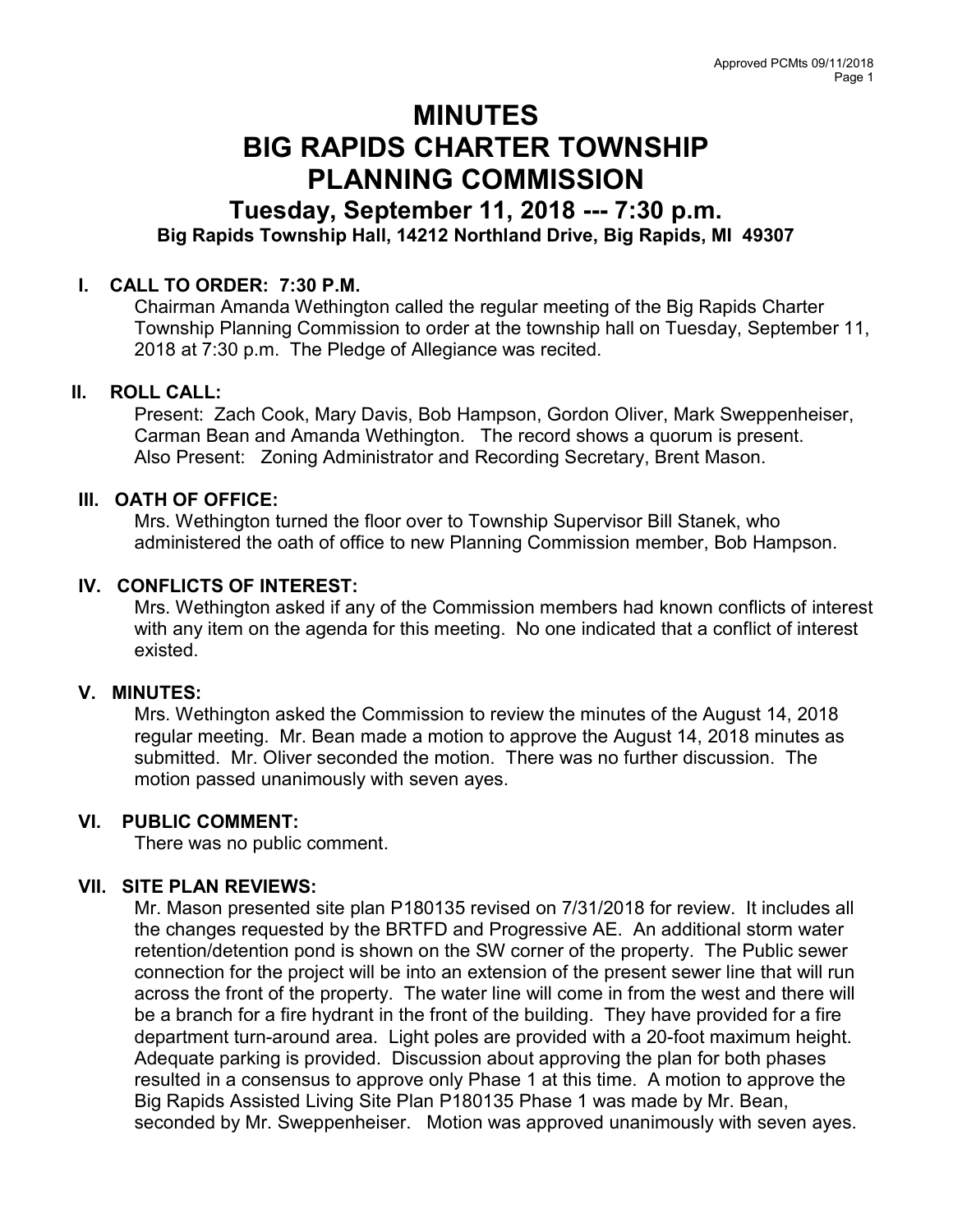Mr. Mason gave background information about the Mini-storage project being proposed for property on 220<sup>th</sup> avenue north of Trigger Time Outfitters. Robin and Eric Goodwell have received approval of SUP16-002 for this use, and are under contract with Ludington Storage LLC to sell the property. Ludington LLC is presenting a site plan for their ministorage project on that property. Mr. Joe Hayes gave a brief presentation about their Company and the project, hoping to answer any questions the Planning Commission might have. The buildings will be all steel and very modern. The project will be done in six phases. Driveways will be hard surface. Fencing will be provided during phase 2. The Drain Commissioners review of the storm water for this site has not been completed, but is in process and includes a controlled release of the storm water into Winter's Creek at a rate that is no greater than what is occurring on the property right now. Mr. Bean stated that the Planning Commission needs to take into consideration that the Drain Commissioner's review is not complete. Mr. Bean made a motion to approve the Ludington Storage LLC site plan for SUP16-002 contingent on a favorable report from the Drain Commission. Mrs. Davis seconded the motion. The motion passed unanimously with seven ayes.

# VIII. ZOA 18-002:

Mr. Mason advised the Commission about the proposed changes regarding the typographical errors that were missed in the proof-reading of the most recent version of the Zoning Ordinance. He was able to find 12 other occurrences of the word "zoning board" that also needed to be replaced with "planning commission." Mr. Mason apologized to the Planning Commission Members that he was not able to get the Public Hearing Scheduled in a timely manner and that he did not get a full copy of the proposed language changes out to the members. Mr. Mason presented the entire ordinance and the proposed changes. The remaining changes are outlined in the minutes of the last meeting. Mr. Mason also will continue to look for any other unintentional errors in the ordinance and attempt to make suggestions for corrections prior to the public hearing. A final copy of proposed language will be sent out before the next meeting so that the members can review those changes and be prepared to take action on them after the Public Hearing, which will be scheduled for next month's meeting.

Mrs. Wethington requested that a time for the Public Hearing be set. Mr. Mason suggested that it be set for as close to the beginning of the meeting as practical. Mr. Bean made a motion to set the Public Hearing for ZOA18-002 Text changes to the Zoning Ordinance for the regular October Meeting of the Planning Commission. Mr. Hampson supported the motion. The motion was approved unanimously with 7 ayes.

# IX. OTHER BUSINESS:

Mr. Stanek asked to address the Planning Commission. He wanted to share information that the Aldi Grocery store on Perry Avenue is looking to expand in the near future. This will include additional store area, possibly starting next spring and providing for additional parking, which would occur a few years down the line. They wish to have one site plan review done for both phases. Mr. Stanek wanted the Commission to be aware that this submittal could be coming in the next few months. The members discussed that the site seems to be pretty tight right now, but no one is sure where the property line is to the west. Mr. Stanek did mention that they want to add 16 feet to the building on the west side, which would get pretty close to the existing retention pond. These changes most likely will require a larger retention pond and they would like the engineering for these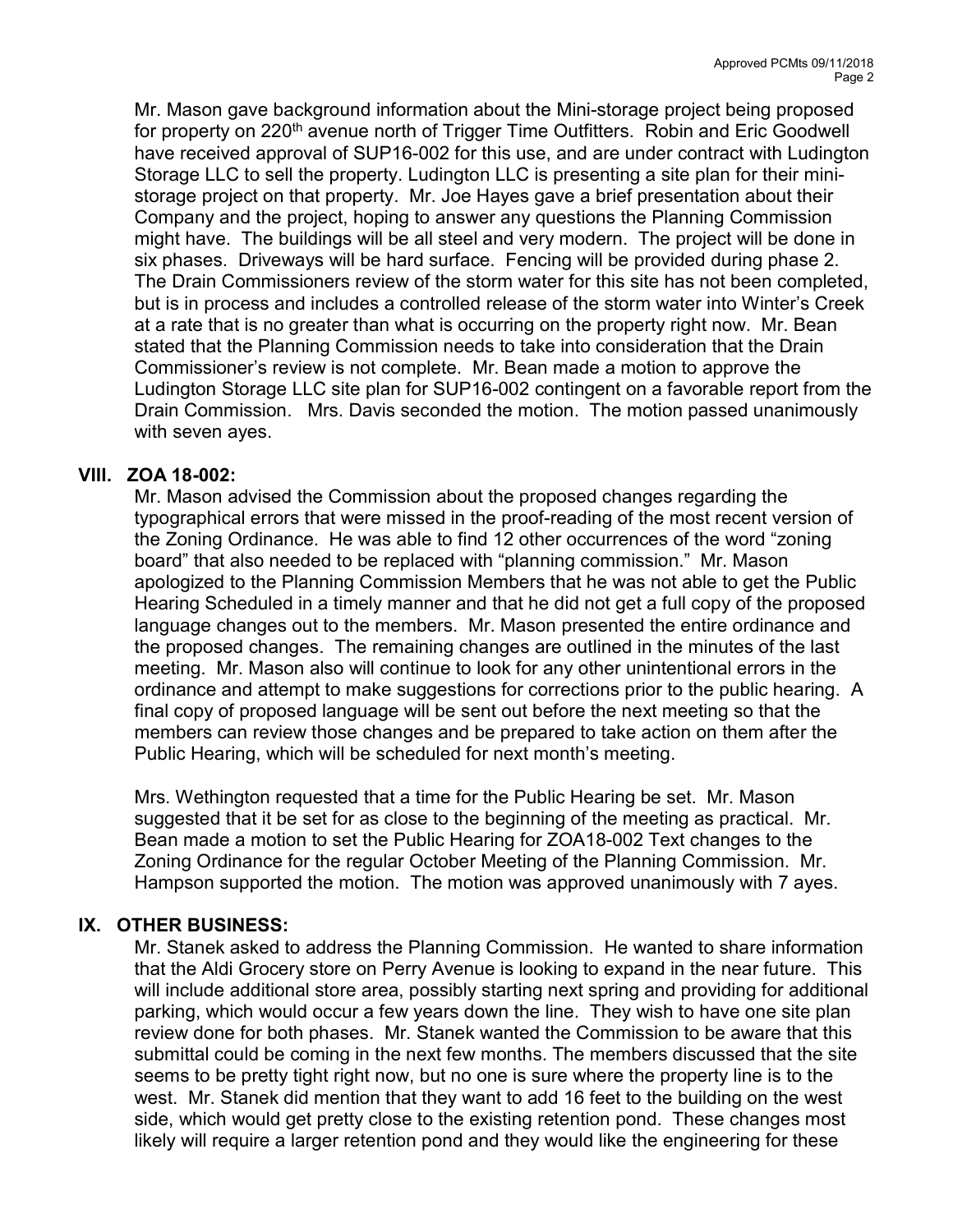additions to be done at the same time. Mr. Sweppenheiser asked if the additional parking would be necessary to meet the parking requirements for the building addition. Mr. Mason mentioned that they will have to meet minimum parking requirements for the building based on square footage and use. If the addition is to the storeroom, the parking requirement increase will be minimal, but retail floor space will require more parking spaces.

Mr. Bean asked about the tower language changes and the definition of an "aggrieved party." Mr. Mason was not able to find a definition for an aggrieved party. Mr. Bean believes that the determination for who is aggrieved should be done by the Board of Trustees. The rest of the process would continue as it currently laid out. Mrs. Davis suggested that the language presented by Mr. Bean, "under statutes granting a right of appeal to the party aggrieved by inordinate judgement, a party aggrieved is one who's pecuniary interest is directly affected by the adjudication, one who's right of property may be established or divested thereby, or one against whom error has been committed" should be the basis for the determination. Mrs. Davis and Mr. Bean continued the discussion reiterating that the determination process for an aggrieved party should be with the Board of Trustees. This process will still need to be worked out as to whether it should be part of the Zoning Ordinance or a policy and procedure. Mr. Mason wondered what this extra step might do to the time frame for the appeals process. Mr. Bean stated that the Board of Trustees' next meeting is usually three weeks after the Planning Commission meets. Mr. Bean stated that the timeframe for an appeal is not defined in our ordinance now. Mrs. Wethington asked if the Planning Commission needed to take any action on this item. Mr. Bean requested that this item be presented at the next meeting for action so that it can be presented to the board for final approval.

Mr. Mason updated the members about the property at 22420 Woodward. Mr. Mason gave an overview of the enforcement actions that have been taken to this point. Today Mr. Mason and Attorney Brad Fowler were present in 77<sup>th</sup> District Court at 11:00 am for the formal hearing of Big Rapids Township v. Nicholas Dakota Warren. Mr. Warren arrived at 11:15. Prior to the hearing, Mr. Fowler and Mr. Warren came to an agreement that would require Mr. Warren to clean-up the property by the end of September. The clean-up has to be satisfactory to the Township, or Mr. Warren will be responsible for additional costs and could face contempt of court charges. Mr. Warren waived his right to a hearing, and pleaded responsible to the charges. The Court ordered the property be cleaned up to the satisfaction of the township, Mr. Warren was fined \$300.00 and could face an additional \$500.00 for costs and if the clean-up is not completed by September 30, the township will have the right to clean up the property and place the costs onto the property taxes if the owners/occupants will not pay. The Court could choose to take further action against Mr. Warren and the Court is not pleased that this is the second court order for Mr. Warren to clean up the property. On October 1, Mr. Mason will talk to Bill Schriver and will go to the property and make sure it is cleaned up to the satisfaction of all parties. If it is not cleaned up to our satisfaction, Mr. Mason will contact our attorney, Mr. Fowler, and he will file a motion of contempt, and it can be cleaned up by the township with the costs being attached to the property taxes based on the fact that the clean-up has been ordered by the court.